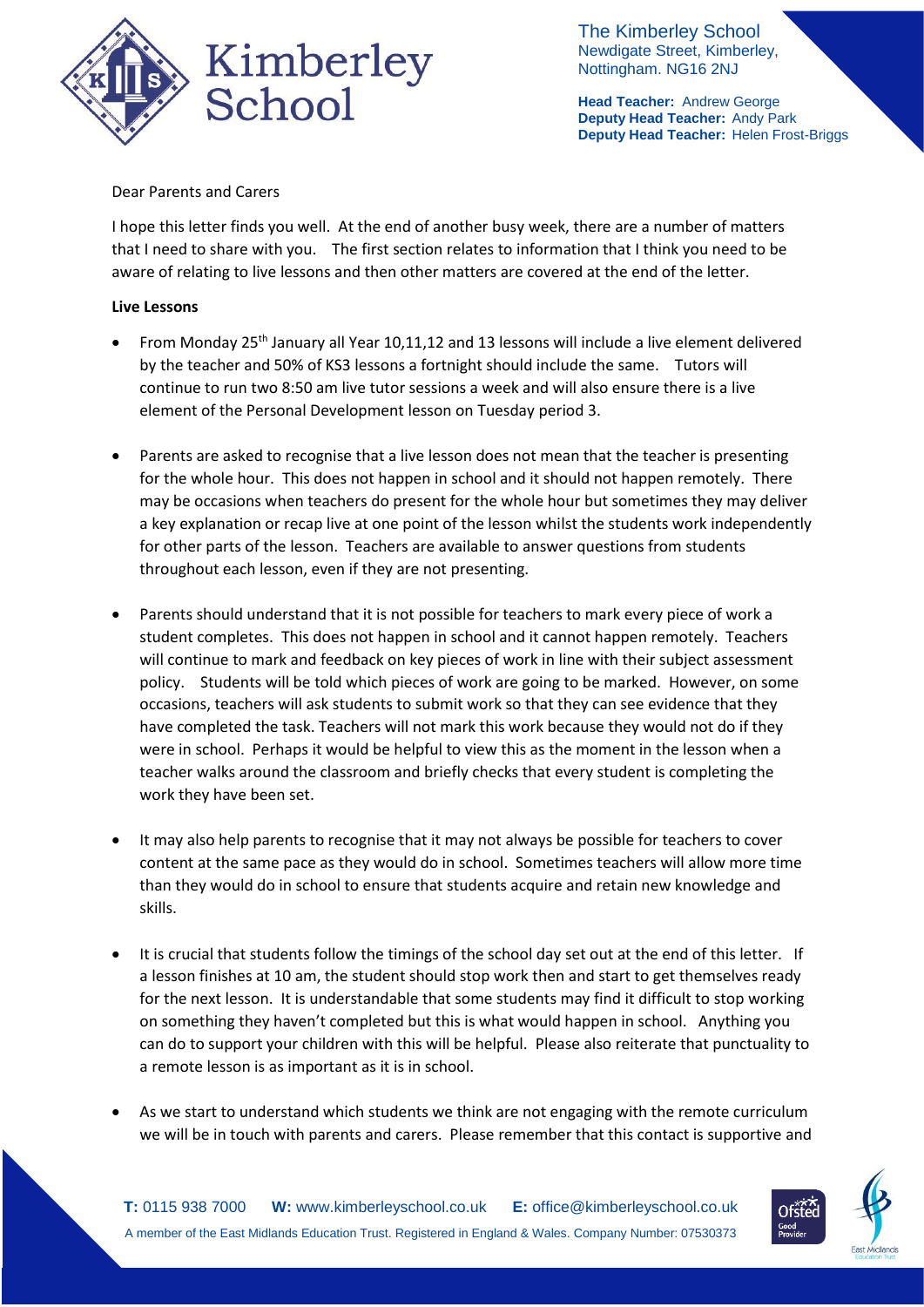is intended to identify if there is a problem and if so, how we can work together to reengage your son/daughter. As ever, if you are concerned please do not wait for us to contact you first.

 I do hope you will understand that I must ask that parents do not interfere with live lessons. Parents should not attempt to communicate with the teacher or students during a live lesson either through a microphone or using the chat function. There are very good safeguarding reasons why parents and carers do not attend lessons in school and the same should apply for live lessons. In order to protect the staff and students in the lesson, I must insist that parents and carers do not interfere in any way with the lesson by communicating with staff or students. If this does happen then staff have been asked to remove the student from the lesson and report the incident immediately to their line manager.

# **Communication with School**

- Please direct all queries relating to any of the IT platforms we are using (including Teams, One Drive, Show My Homework....) to our IT Helpdesk, [h.desk@kimberleyschool.co.uk](mailto:h.desk@kimberleyschool.co.uk) . Individual staff will not be able to help you with these queries.
- Please be mindful of the intense pressure that everyone in the school is under at the moment. I have asked staff to ensure that they respond to routine queries from parents within two working days. If you have an urgent matter that needs dealing with then you should always ring the school reception with is open during school hours. As ever, staff will not respond to a communication from parents that is rude or aggressive.

## **Lateral Flow Testing**

The Department for Education has made a number of changes to this in-school testing. These are summarised briefly below:

- Regular testing of staff and students in school should continue. This is because this is a good way of identifying asymptomatic cases and quickly reducing the chains of transmission.
- Previously individuals who tested positive with a Lateral Flow Test in school were then expected to take a confirmatory test at an NHS testing centre. This is no longer the case. Individuals who test positive in the test at school will have to immediately self-isolate for 10 days and follow the government guidance.
- Initially, schools were instructed to offer daily "serial" testing as an alternative to self-isolation for individuals who were identified as a close contact of an infected individual in school. This has been paused and cannot now be offered as an alternative to self-isolation.
- There is still the intention that all students are tested twice in the first week when they return to school

Full details of the testing programme in school are on this [page of the website.](https://www.kimberleyschool.co.uk/covid-schools-national-testing-prog)

# **Cleaning**

If you are interested in the opportunity to join our team, then there are vacancies for cleaners, a cleaning supervisor and a learning mentor. Full details of each of these posts are [here.](https://www.emet.academy/vacancies)

#### **Ofqual and DfE Consultation**